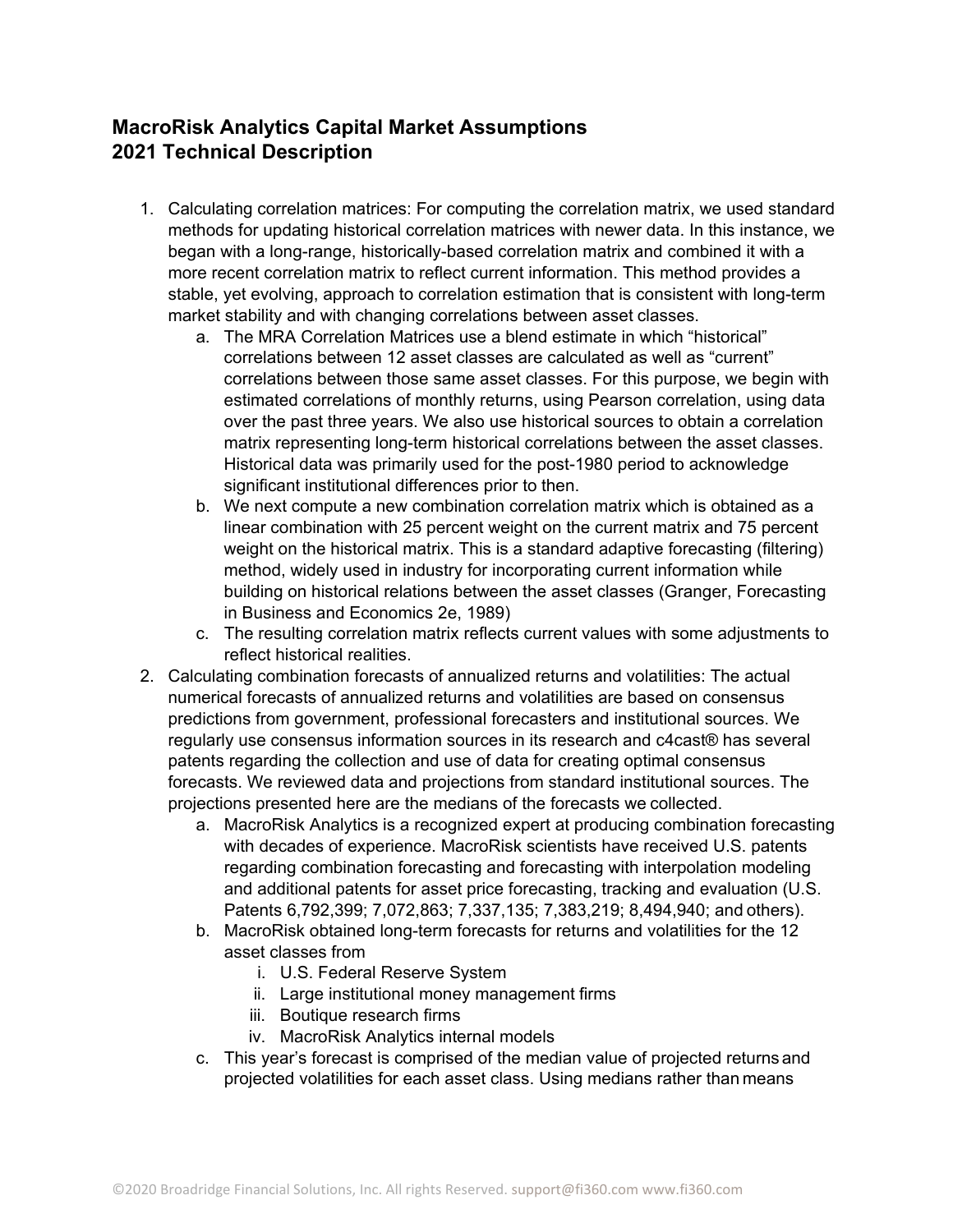eliminates "outlier problems" and generates a more representative consensus estimate, which was our current goal.

- d. In future years, forecasts will continue with the above methodology but may also consider optimal combination forecasting methods following Granger and Ramanathan (Journal of Forecasting, 1984) and MacroRisk's patented techniques, which may result in more accurate projections.
- 3. The MacroRisk forecasts are intended to reflect a five-year investment horizon, though some of the contributing forecasts were for as long as a 10-year period. We believe the attached projections (see Table 1) are appropriate for asset allocation with annual or biannual portfolio reviews though some will undoubtedly choose to go longer between assessments or portfolio modifications.

## **Table 1 - Capital Market Assumption Return and Standard Deviation**

|                               | <b>Long-range Expected</b><br><b>Return</b> | <b>Long-range Expected</b><br><b>Volatility</b> |
|-------------------------------|---------------------------------------------|-------------------------------------------------|
| Large Cap Equity              | 5.7                                         | 15.8                                            |
| Mid Cap Equity                | 6.0                                         | 17.0                                            |
| <b>Small Cap Equity</b>       | 6.2                                         | 20.0                                            |
| <b>International Equity</b>   | 6.8                                         | 16.9                                            |
| <b>Emerging Market Equity</b> | 7.6                                         | 22.6                                            |
| <b>REIT<sub>s</sub></b>       | 6.1                                         | 17.2                                            |
| <b>High Yield Bond</b>        | 4.8                                         | 9.4                                             |
| Long term Bond                | 2.5                                         | 10.2                                            |
| Intermediate term Bond        | 2.1                                         | 3.5                                             |
| <b>International Bond</b>     | 1.4                                         | 6.8                                             |
| Commodities                   | 3.1                                         | 16.8                                            |
| <b>Money Market</b>           | 1.1                                         | 0.9                                             |

Source: MacroRisk Analytics